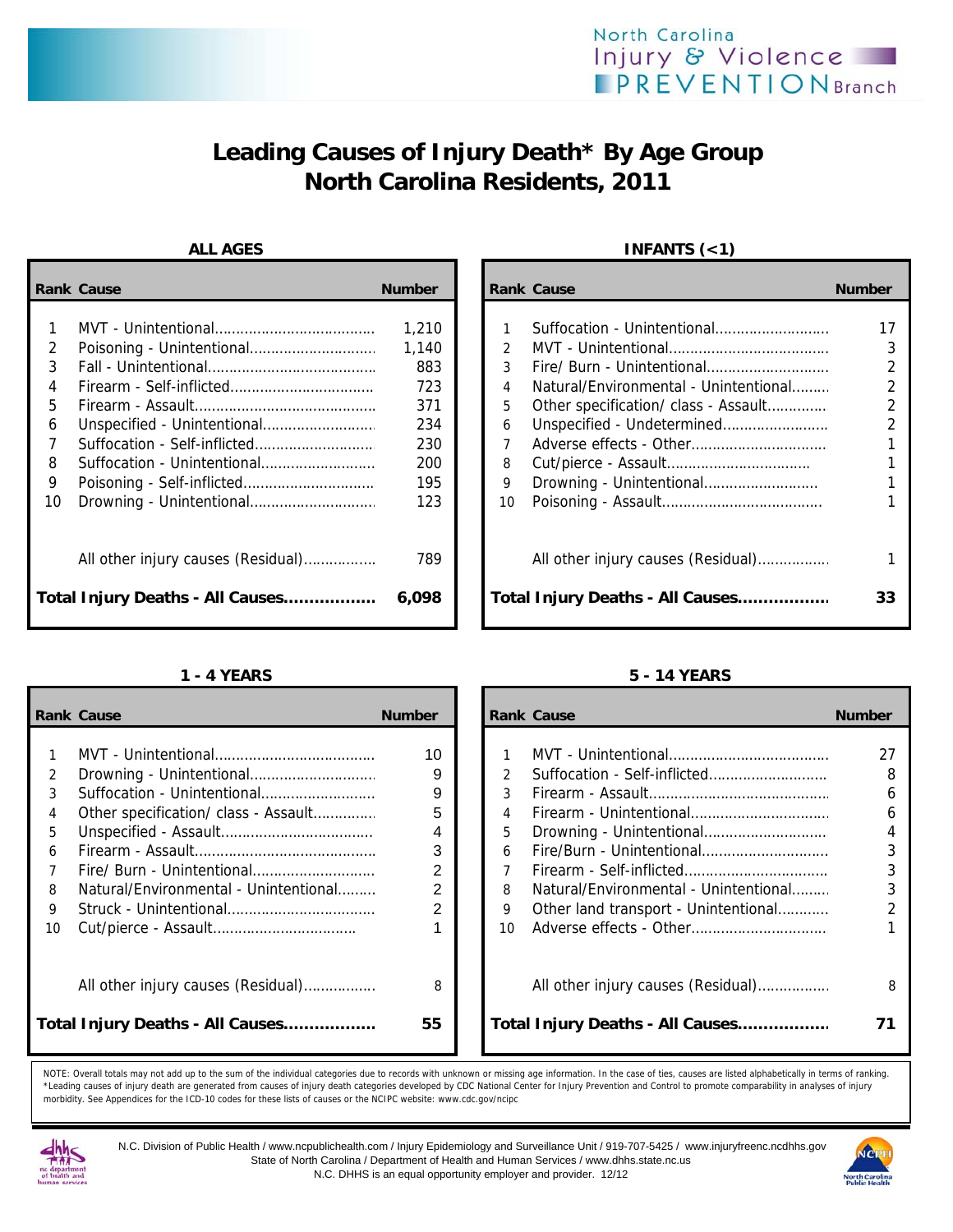

# **Leading Causes of Injury Death\* By Age Group North Carolina Residents, 2011**

## **15 - 24 YEARS 25 - 44 YEARS**

|    | <b>Rank Cause</b>                | <b>Number</b> |    | <b>Rank Cause</b>                  | <b>Number</b> |
|----|----------------------------------|---------------|----|------------------------------------|---------------|
|    |                                  | 269           |    |                                    | 505           |
|    |                                  | 122           |    |                                    | 371           |
| 3  |                                  | 110           | 3  |                                    | 204           |
| 4  |                                  | 79            | 4  |                                    | 161           |
| 5. |                                  | 42            | 5. |                                    | 103           |
| 6  |                                  | 20            | 6  |                                    | 69            |
|    |                                  | 11            |    |                                    | 33            |
| 8  |                                  | 8             | 8  |                                    | 26            |
| 9  | Suffocation - Unintentional      | 8             | 9  |                                    | 21            |
| 10 |                                  |               | 10 |                                    | 18            |
|    |                                  | 45            |    | All other injury causes (Residual) | 160           |
|    | Total Injury Deaths - All Causes | 721           |    | Total Injury Deaths - All Causes   | 1,671         |

|    | <b>Rank Cause</b>                  | <b>Number</b> |    | <b>Rank Cause</b>                     | <b>Number</b> |
|----|------------------------------------|---------------|----|---------------------------------------|---------------|
|    |                                    |               |    |                                       |               |
|    |                                    | 473           |    |                                       | 753           |
|    |                                    | 327           | 2  |                                       | 202           |
|    |                                    | 259           | 3  |                                       | 178           |
|    |                                    | 102           | 4  |                                       | 158           |
| 5. |                                    | 101           | 5  |                                       | 118           |
| 6  |                                    | 68            | 6  |                                       | 53            |
|    |                                    | 67            |    |                                       | 48            |
| 8  |                                    | 57            | 8  |                                       | 45            |
| 9  |                                    | 47            | 9  | Natural/Environmental - Unintentional | 20            |
| 10 |                                    | 42            | 10 |                                       | 17            |
|    | All other injury causes (Residual) | 277           |    | All other injury causes (Residual)    | 130           |
|    | Total Injury Deaths - All Causes   | 1,820         |    | Total Injury Deaths - All Causes      | 1,722         |

| Cause                              | <b>Number</b> |               | <b>Rank Cause</b>                  | <b>Number</b> |
|------------------------------------|---------------|---------------|------------------------------------|---------------|
|                                    |               |               |                                    |               |
|                                    | 269           |               |                                    | 505           |
|                                    | 122           | $\mathcal{P}$ |                                    | 371           |
| Poisoning - Unintentional          | 110           | 3             |                                    | 204           |
|                                    | 79            | 4             |                                    | 161           |
| Suffocation - Self-inflicted       | 42            | 5.            |                                    | 103           |
|                                    | 20            | 6             |                                    | 69            |
|                                    | 11            |               |                                    | 33            |
| Poisoning - Self-inflicted         | 8             | 8             |                                    | 26            |
| Suffocation - Unintentional        | 8             | 9             |                                    | 21            |
|                                    |               | 10            |                                    | 18            |
| All other injury causes (Residual) | 45            |               | All other injury causes (Residual) | 160           |
| Injury Deaths - All Causes         | 721           |               | Total Injury Deaths - All Causes   | 1,671         |

## **45 - 64 YEARS AGES 65 & OVER**

| Cause                              | <b>Number</b> |               | <b>Rank Cause</b>                     | <b>Number</b> |
|------------------------------------|---------------|---------------|---------------------------------------|---------------|
| Poisoning - Unintentional          | 473           |               |                                       | 753           |
|                                    | 327           | $\mathcal{P}$ |                                       | 202           |
|                                    |               |               |                                       |               |
| Firearm - Self-inflicted           | 259           | 3             |                                       | 178           |
|                                    | 102           | 4             |                                       | 158           |
| Poisoning - Self-inflicted         | 101           | 5             |                                       | 118           |
|                                    | 68            | 6             |                                       | 53            |
| Suffocation - Self-inflicted       | 67            | 7             |                                       | 48            |
| Unspecified - Unintentional        | 57            | 8             |                                       | 45            |
| Drowning - Unintentional           | 47            | 9             | Natural/Environmental - Unintentional | 20            |
| Fire/ Burn - Unintentional         | 42            | 10            |                                       | 17            |
| All other injury causes (Residual) | 277           |               | All other injury causes (Residual)    | 130           |
| Injury Deaths - All Causes         | 1,820         |               | Total Injury Deaths - All Causes      | 1,722         |

NOTE: Overall totals may not add up to the sum of the individual categories due to records with unknown or missing age information. In the case of ties, causes are listed alphabetically in terms of ranking. \*Leading causes of injury death are generated from causes of injury death categories developed by CDC National Center for Injury Prevention and Control to promote comparability in analyses of injury morbidity. See ICD-10 codes for these lists of causes at the NCIPC website: www.cdc.gov/ncipc



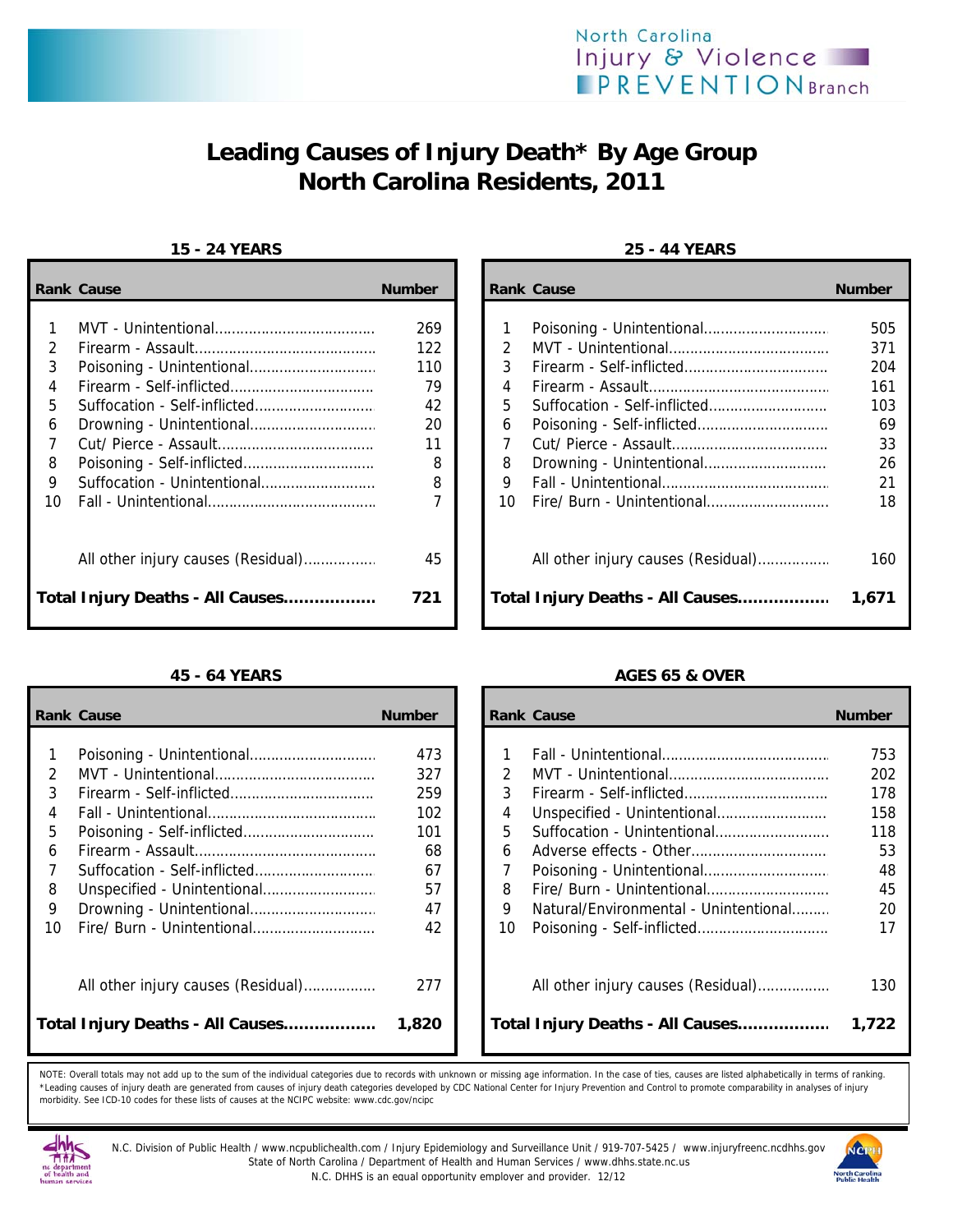## North Carolina Injury & Violence **IPREVENTIONBranch**

# **Leading Causes of Injury Death By Gender\* North Carolina Residents, 2011**

## **FEMALE**

| MА |  |  |
|----|--|--|

|               | <b>Rank Cause</b>                  | <b>Number</b> |    | <b>Rank Cause</b>                  | <b>Number</b> |
|---------------|------------------------------------|---------------|----|------------------------------------|---------------|
|               |                                    |               |    |                                    |               |
|               |                                    | 461           |    |                                    | 852           |
| $\mathcal{L}$ |                                    | 441           | 2  |                                    | 679           |
| 3             |                                    | 358           | 3  |                                    | 611           |
| 4             |                                    | 113           | 4  |                                    | 442           |
| 5.            |                                    | 112           | 5  |                                    | 304           |
| 6             |                                    | 97            | 6  |                                    | 173           |
|               |                                    | 95            |    |                                    | 121           |
| 8             |                                    | 67            | 8  |                                    | 108           |
| 9             | Suffocation - Self-Inflicted       | 57            | 9  |                                    | 103           |
| 10            |                                    | 45            | 10 |                                    | 100           |
|               | All other injury causes (Residual) | 219           |    | All other injury causes (Residual) | 540           |
|               | Total Injury Deaths - All Causes   | 2,065         |    | Total Injury Deaths - All Causes   | 4,033         |

| Cause                              | <b>Number</b> |    | <b>Rank Cause</b>                  | <b>Number</b> |
|------------------------------------|---------------|----|------------------------------------|---------------|
|                                    |               |    |                                    |               |
| Poisoning - Unintentional          | 461           |    |                                    | 852           |
|                                    | 441           |    |                                    | 679           |
|                                    | 358           | 3  |                                    | 611           |
| Unspecified - Unintentional        | 113           | 4  |                                    | 442           |
|                                    | 112           | 5  |                                    | 304           |
| Suffocation - Unintentional        | 97            | 6  |                                    | 173           |
|                                    | 95            |    |                                    | 121           |
|                                    | 67            | 8  |                                    | 108           |
| Suffocation - Self-Inflicted       | 57            | 9  |                                    | 103           |
| Fire/ Burn - Unintentional         | 45            | 10 |                                    | 100           |
|                                    |               |    |                                    |               |
| All other injury causes (Residual) | 219           |    | All other injury causes (Residual) | 540           |
|                                    |               |    |                                    |               |
| Injury Deaths - All Causes         | 2,065         |    | Total Injury Deaths - All Causes   | 4,033         |

# **Leading Causes of Injury Death Among Hispanic/Non-Hispanic\* North Carolina Residents, 2011**

|    | <b>Rank Cause</b>                     | <b>Number</b> |     | <b>Rank Cause</b>                  | <b>Number</b> |
|----|---------------------------------------|---------------|-----|------------------------------------|---------------|
|    |                                       |               |     |                                    |               |
|    |                                       | 80            |     |                                    | 1,128         |
|    |                                       | 28            |     |                                    | 1,126         |
|    |                                       | 12            |     |                                    | 871           |
|    |                                       | 11            | 4   |                                    | 711           |
| 5. |                                       | 11            | 5.  |                                    | 342           |
| 6  |                                       | 11            | 6   |                                    | 231           |
|    |                                       | 11            |     |                                    | 219           |
| 8  | Natural/Environmental - Unintentional |               | 8   |                                    | 193           |
| 9  |                                       |               | 9   |                                    | 191           |
| 10 |                                       | 4             | 10. |                                    | 116           |
|    | All other injury causes (Residual)    | 20            |     | All other injury causes (Residual) | 759           |
|    | Total Injury Deaths - All Causes      | 202           |     | Total Injury Deaths - All Causes   | 5,887         |

## **HISPANIC NON - HISPANIC**

|                                 | ank Cause                             | <b>Number</b> |               | <b>Rank Cause</b>                  | <b>Number</b> |
|---------------------------------|---------------------------------------|---------------|---------------|------------------------------------|---------------|
|                                 |                                       |               |               |                                    |               |
| 1                               |                                       | 80            |               |                                    | 1,128         |
| 2                               |                                       | 28            | $\mathcal{P}$ |                                    | 1,126         |
| 3                               |                                       | 12            | 3             |                                    | 871           |
| 4                               |                                       | 11            | 4             |                                    | 711           |
| 5.                              |                                       | 11            | 5             |                                    | 342           |
| 6                               |                                       | 11            | 6             |                                    | 231           |
| $\overline{7}$                  |                                       | 11            |               |                                    | 219           |
| 8                               | Natural/Environmental - Unintentional |               | 8             |                                    | 193           |
| 9.                              |                                       |               | 9             |                                    | 191           |
| ۱n                              |                                       | 4             | 10            |                                    | 116           |
|                                 |                                       |               |               |                                    |               |
|                                 | All other injury causes (Residual)    | 20            |               | All other injury causes (Residual) | 759           |
|                                 |                                       |               |               |                                    |               |
| otal Injury Deaths - All Causes |                                       | 202           |               | Total Injury Deaths - All Causes   | 5,887         |
|                                 |                                       |               |               |                                    |               |

\*NOTE: Overall totals may not add up to the sum of the individual categories due to records with unknown or missing gender or ethnicity information. In the case of ties, causes are listed alphabetically in terms of ranking.